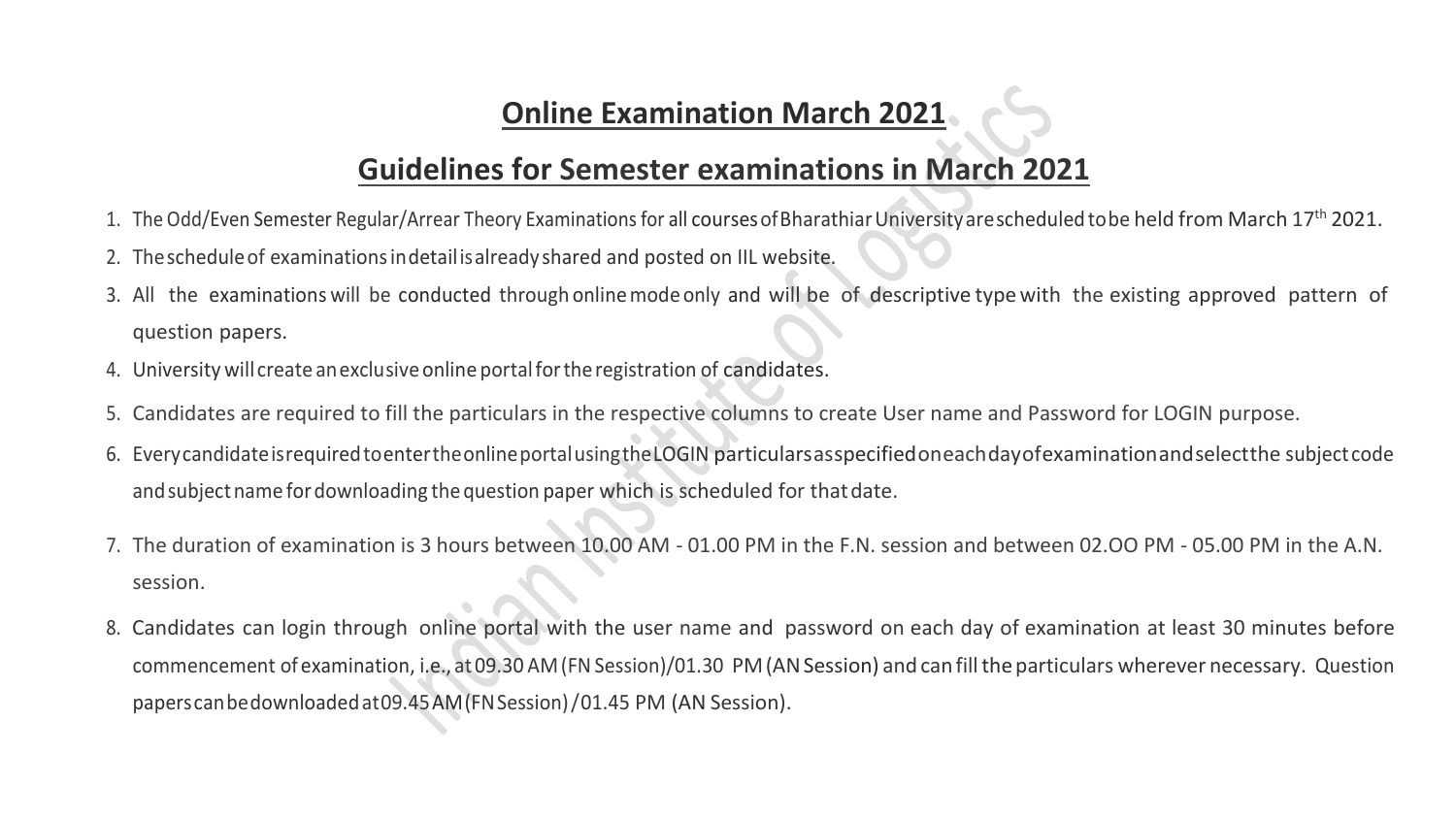9. Candidates should write the examination in A4 white sheets only one side only. (With a page restriction of 32 pages) and mark page number in each sheet.

 10. Candidates should complete the examination at 01.00 PM (F.N. Session)andat05.OOPM(A.N.Session).Theportalwillbeclosedby 01.40P.M.for F.N. Session and5.40P.M. for A.N. Session. Further extension of time will not be provided.

 11. After completion of the examination, the candidates should scan each writtenpageinanorderseriallyandcompileinasinglefileinPDF and upload the PDF. It must be ensured before uploading the PDF that only written sheets are scanned and compiled as PDF. No blank page should be inserted while compiling the answer pages in to PDF.

- 12. In case of any hardship to be faced by the candidates in downloading the question papers and in uploading the answer sheets in PDF should contact University at 0422-2428191/2428195
- 13. Upload of the answer scripts through Portal is mandatory for evaluation. Other modes (E-Mail/WhatsApp) will not be considered for evaluation
- 14. Every student should send hard copy of the answerscripts to IIL Head office Chennai soasto submit the same to the university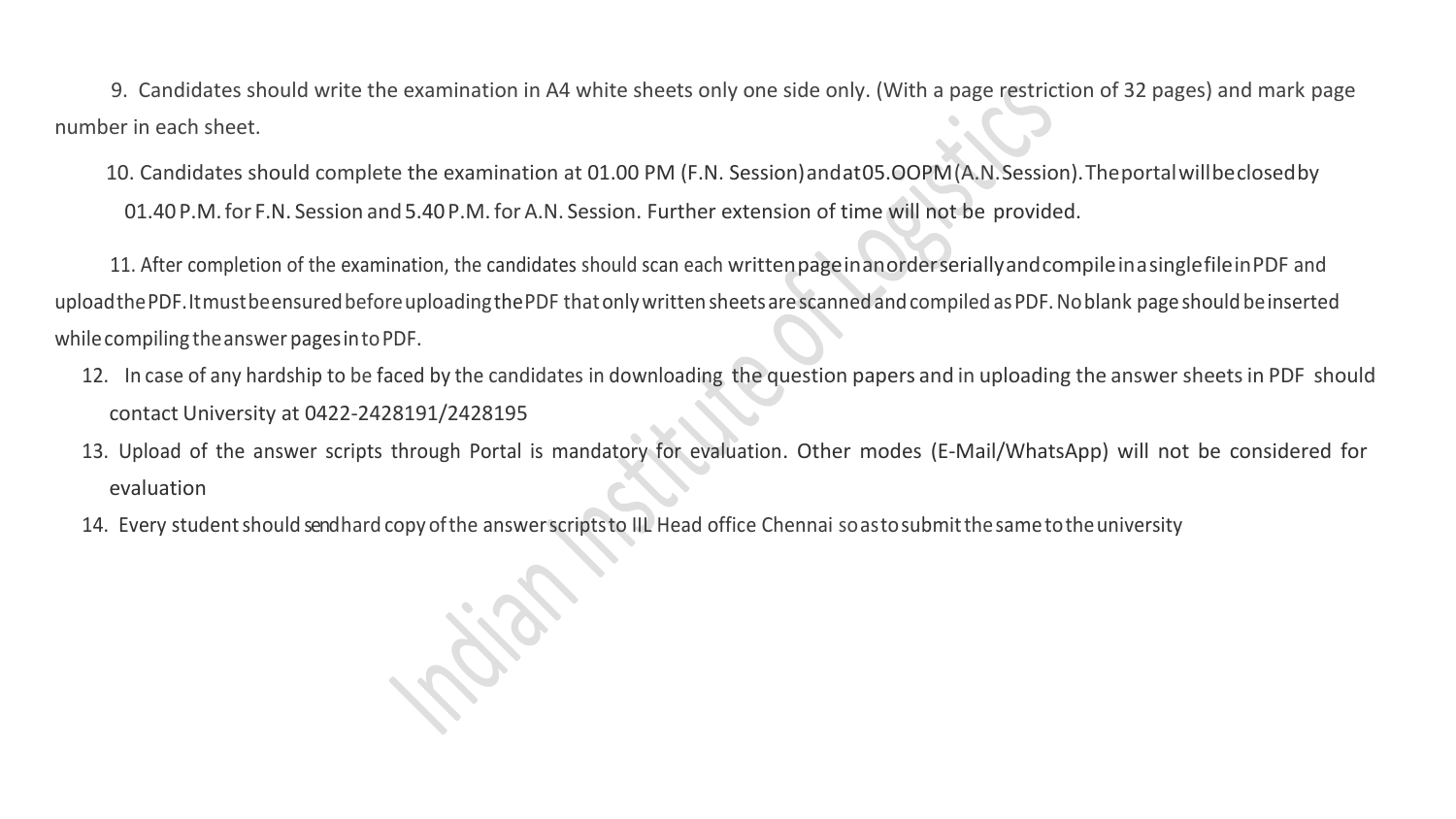## Online Semester Examinations MARCH 2021 BHARATHIAR UNIVERSITY, COIMBATORE– 641 046

# **Instructions to the Students for Attending Online Examinations**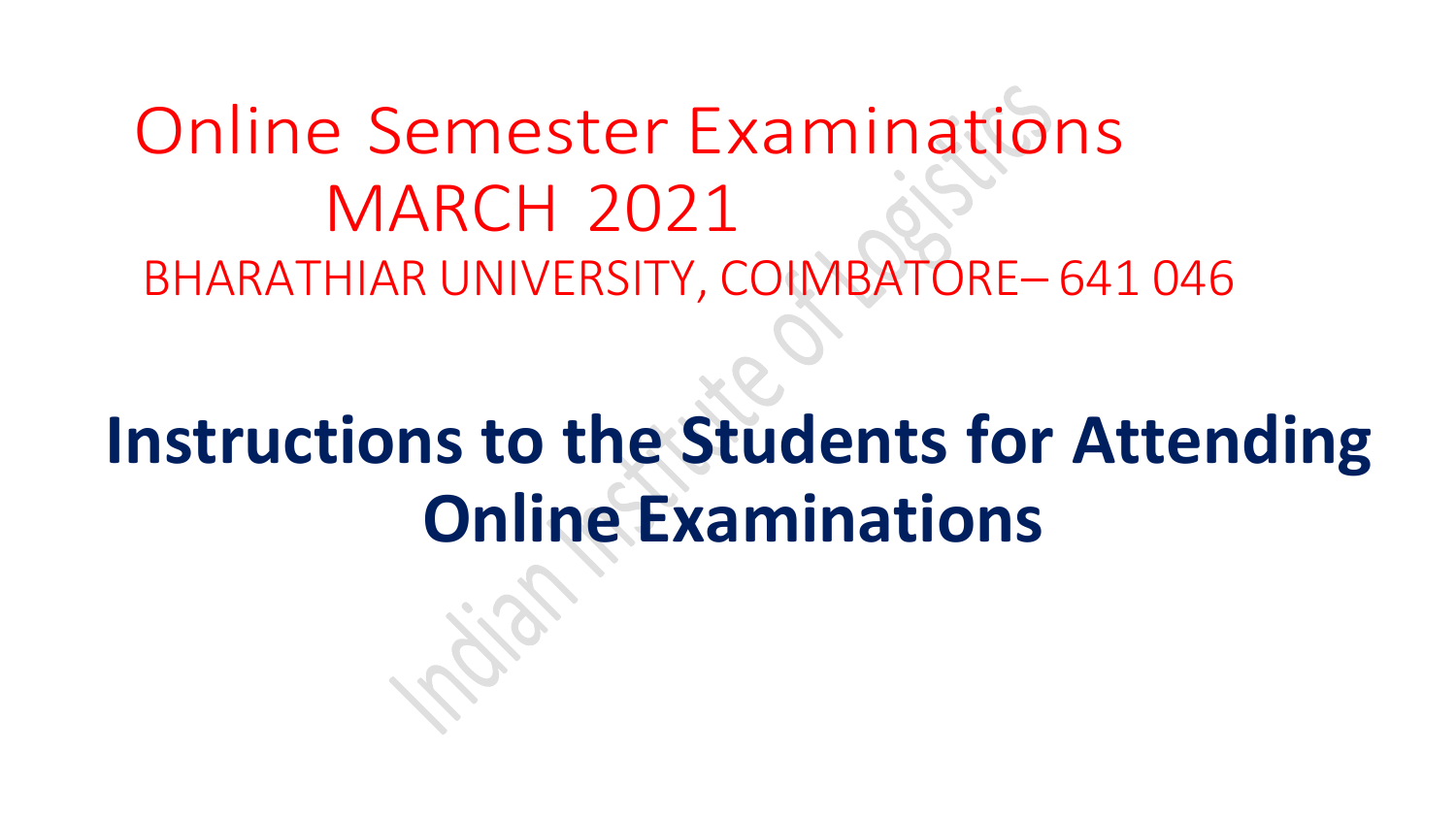### $DOS$

- **Make sure that the student should have good internet connectivity and power.**
- **Keep your browser (Google chrome, Mozilla Firefox, Microsoft Edge…) with latest version.**
- **Keep your device (PC, Laptop, Smart mobile) with device time zone as (UTC + 05:30) Chennai, Kolkatta, Mumbai, Newdelhi.**
- **Timings to be followed: FN & AN**

| Login to the portal                     | @ 09.30am | @ 01.30pm |
|-----------------------------------------|-----------|-----------|
| <b>Question paper to be</b><br>download | @ 09.45am | @ 01.45pm |
| Answer scripts to be<br>uploaded        | @ 01:30pm | @ 05.30pm |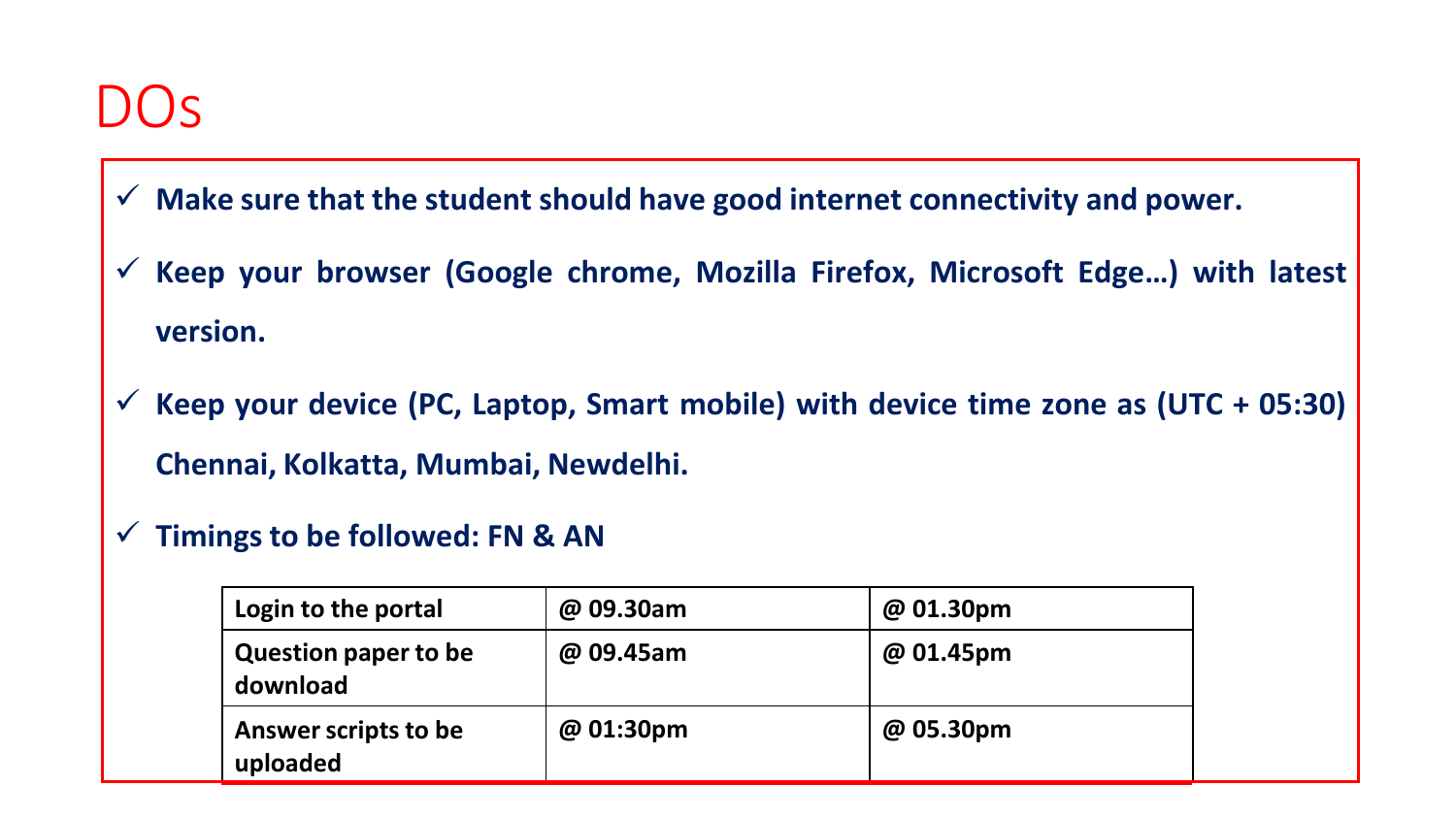### DO<sub>S</sub>

- **Candidates should write the answers only on one side of A4 white sheets (with a page restriction of 32 pages) and mark page number in each sheet.**
- **After completion of the examination, the candidates should scan each written page in an order serially and compile in a single file in PDF and upload the PDF. It must be ensured before uploading the PDF that only written sheets are scanned and compiled as PDF. No blank page should be inserted while compiling the answer pages in to PDF.**
- **The Online Examination portal will be closed automatically at 01.40pm.**
- **If there is any issues during login, downloading the question paper, uploading the answer scripts, you are requested to contact your Institution/University (COE Office: 0422-2428191/2428195) for further process immediately.**
- **The login name and password created for registration should be used during mock test and semester examination.**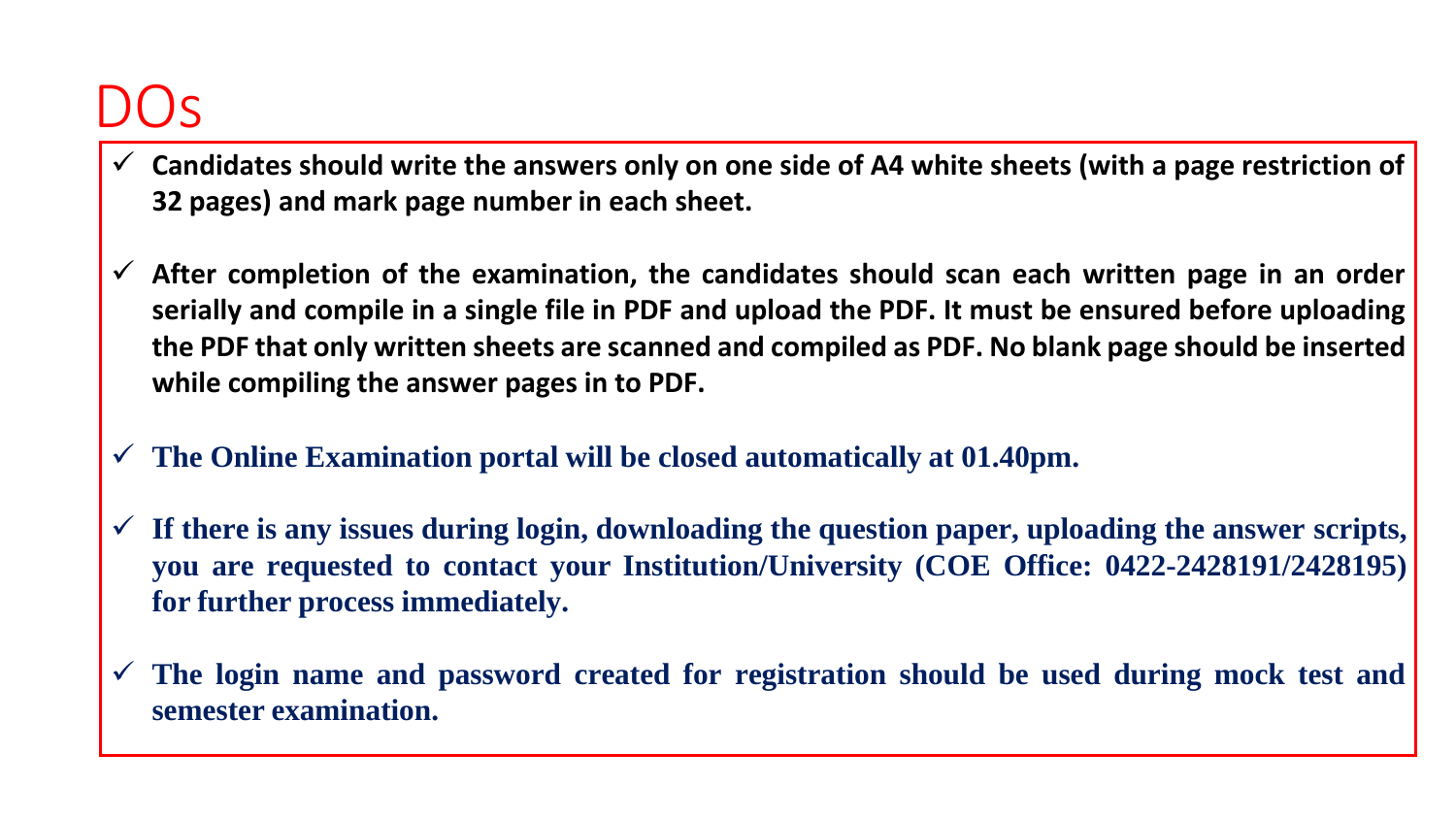### STUDENT PAGE - PROCESS FLOW

#### **Step 1: New User Registration: Click Sign up button**

|                      | Ranked 13 <sup>*</sup> among Indian Universities by MHRD-NIRF<br>Combaters, Tamilradu, INDIA. |
|----------------------|-----------------------------------------------------------------------------------------------|
|                      | Login to your account                                                                         |
| <b>Email address</b> |                                                                                               |
| Password             |                                                                                               |
| Remember me?         |                                                                                               |
|                      | Log in                                                                                        |
|                      | OR                                                                                            |
| Sign up              | Forgot password                                                                               |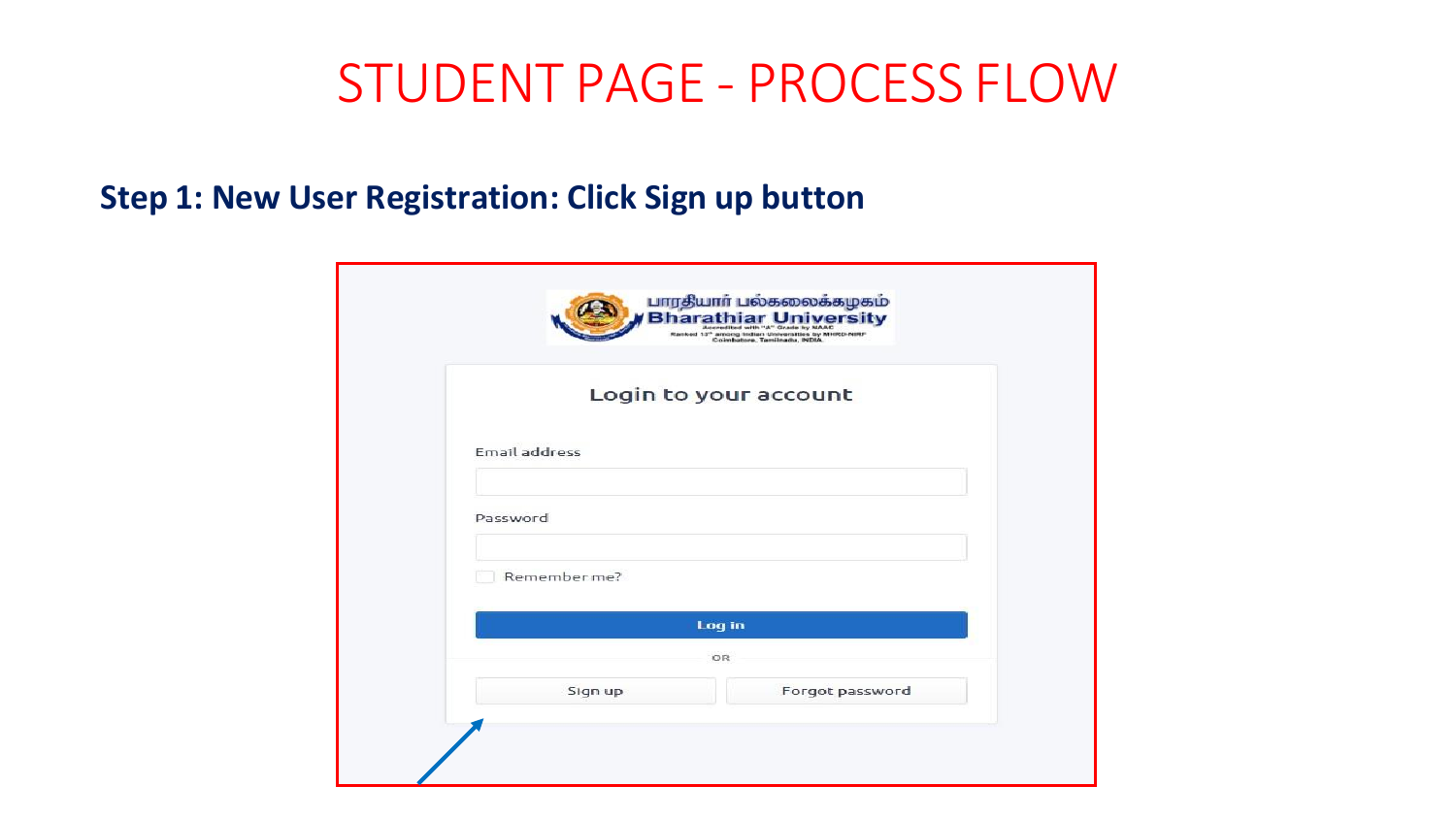#### **Step 2: New User Registration Page as below.**

| Create new account |        |
|--------------------|--------|
|                    |        |
| Register No.       |        |
|                    | Verify |
| Email              |        |
|                    |        |
| Password           |        |
|                    |        |
| Confirm password   |        |
|                    |        |
| Register           |        |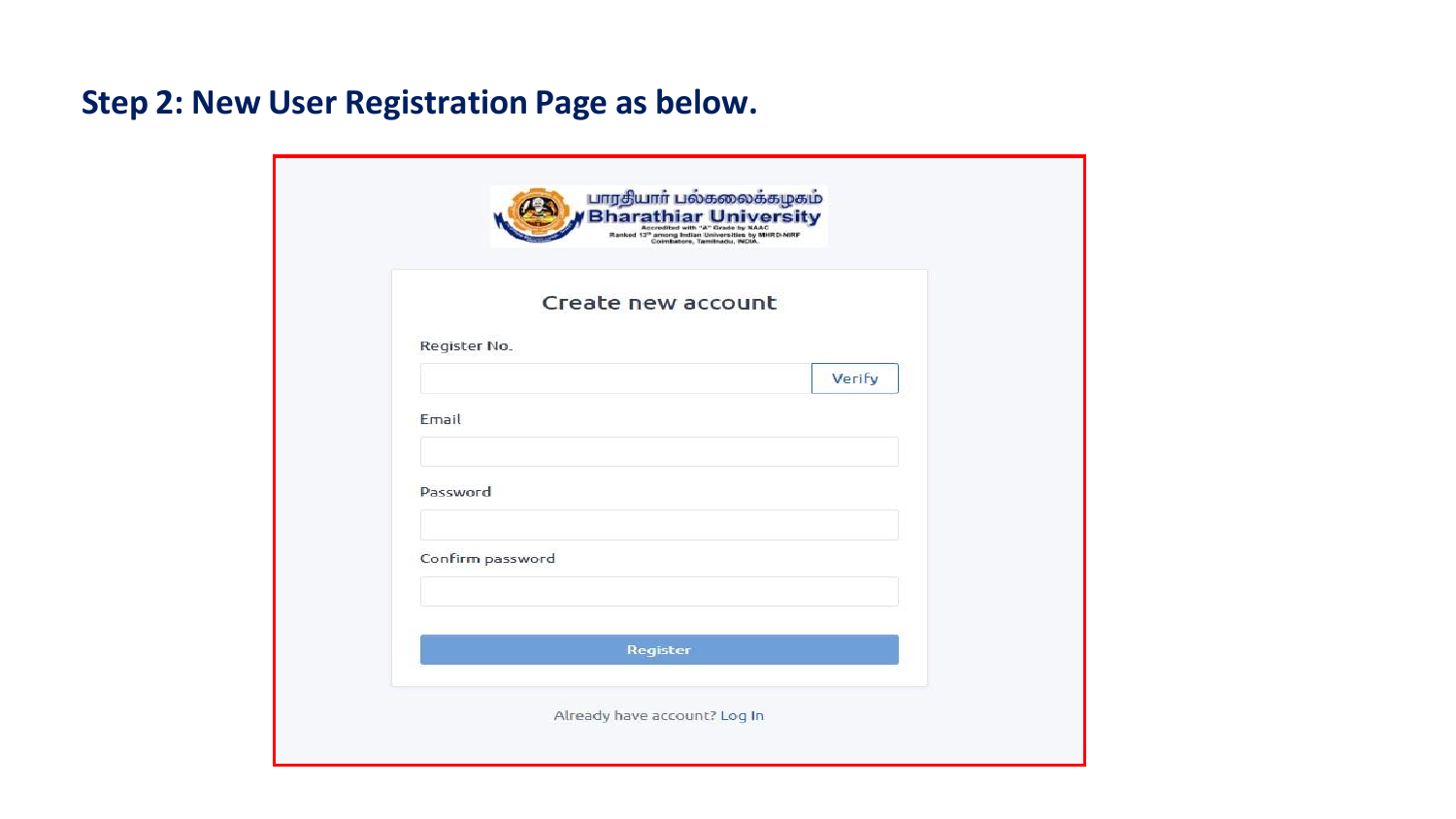#### **Step 3: Enter the Register Number and Click verify button to check whether the candidate has registered for the examination.**

|                  | Create new account |
|------------------|--------------------|
| Register No.     |                    |
| 19CSKA12         | Verify             |
| Email            |                    |
| Password         |                    |
| Confirm password |                    |
|                  | <b>Register</b>    |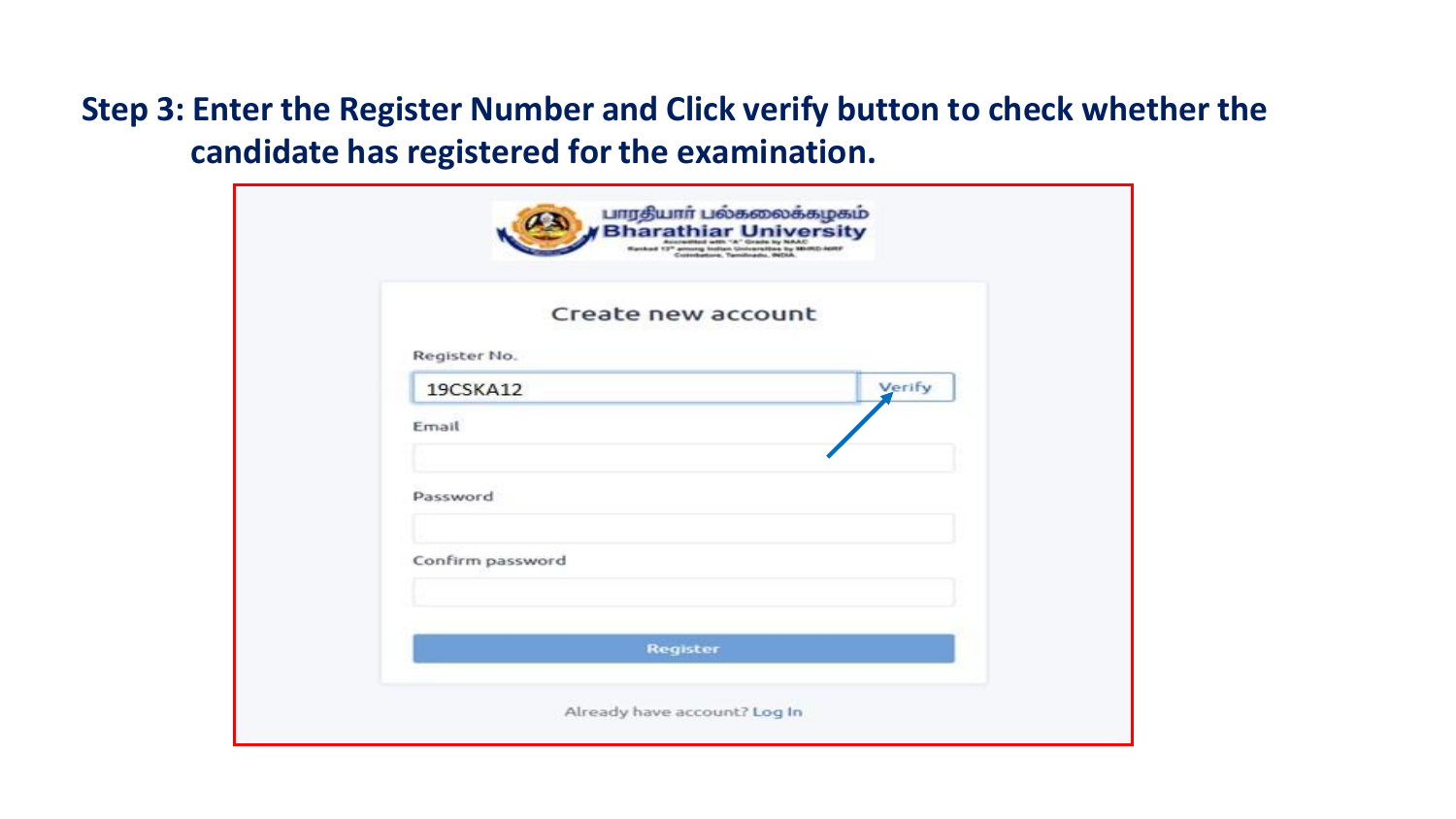#### **Step 4: If the student entered correct register number, the below page will be displayed.**

| Create new account               |        |
|----------------------------------|--------|
| Register No.                     |        |
| 19CSKA12                         | Verify |
| Name: Kavi Prasad                |        |
| College: KG Arts                 |        |
| programme: M.Sc Computer Science |        |
| Email                            |        |
|                                  |        |
| Password                         |        |
|                                  |        |
| Confirm password                 |        |
|                                  |        |
|                                  |        |
| <b>Register</b>                  |        |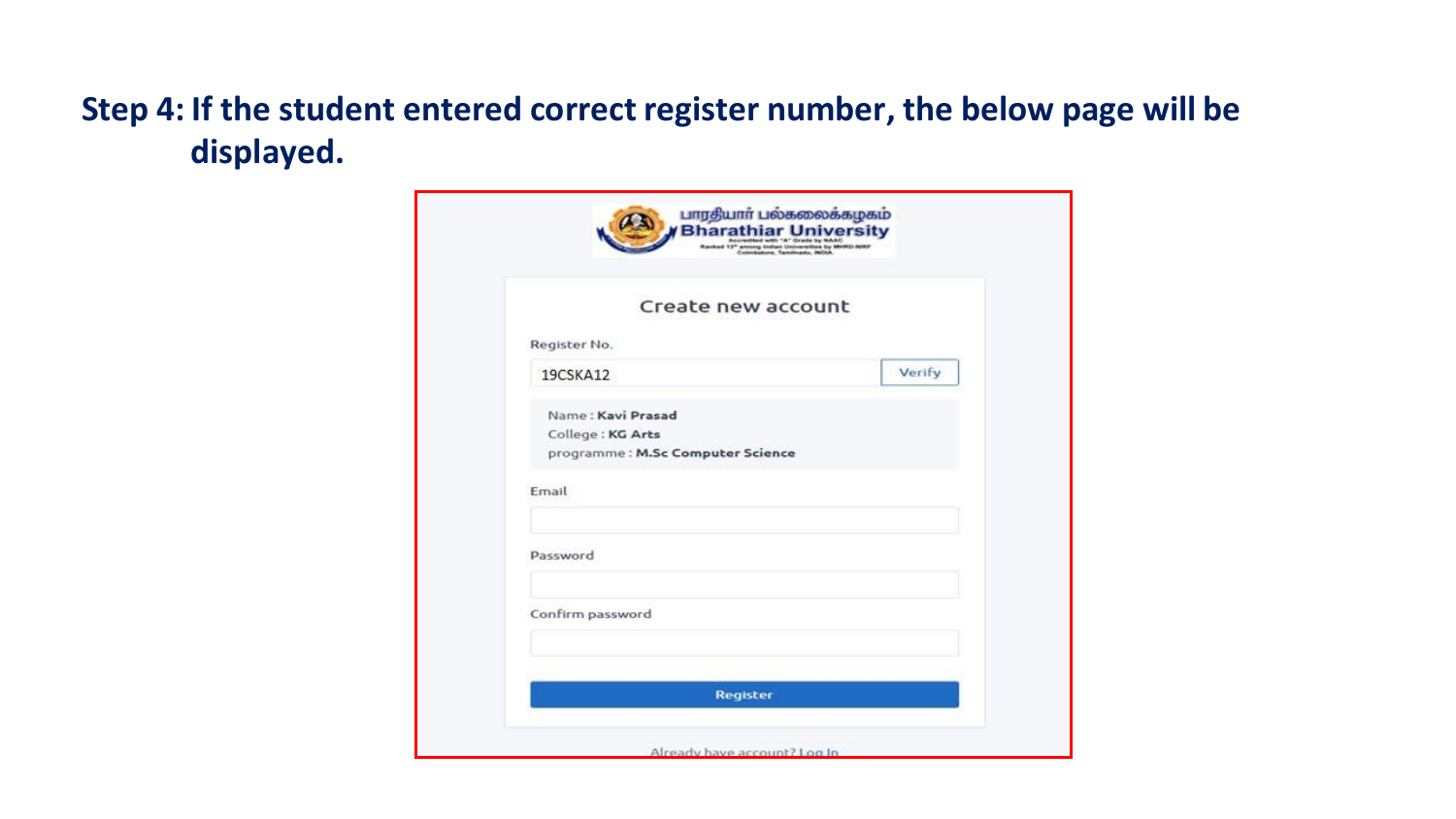#### **Step 5: Enter the valid email id and type a new password and confirm password in the new user registration form and click Register button.**

| Register No.<br>19CSKA12<br>Name: Kavi Prasad | Verify |
|-----------------------------------------------|--------|
|                                               |        |
|                                               |        |
|                                               |        |
| College: KG Arts                              |        |
| programme : M.Sc Computer Science             |        |
| Email                                         |        |
| kaviprasad12@gmail.com                        |        |
| Password                                      |        |
|                                               |        |
| Confirm password                              |        |
|                                               |        |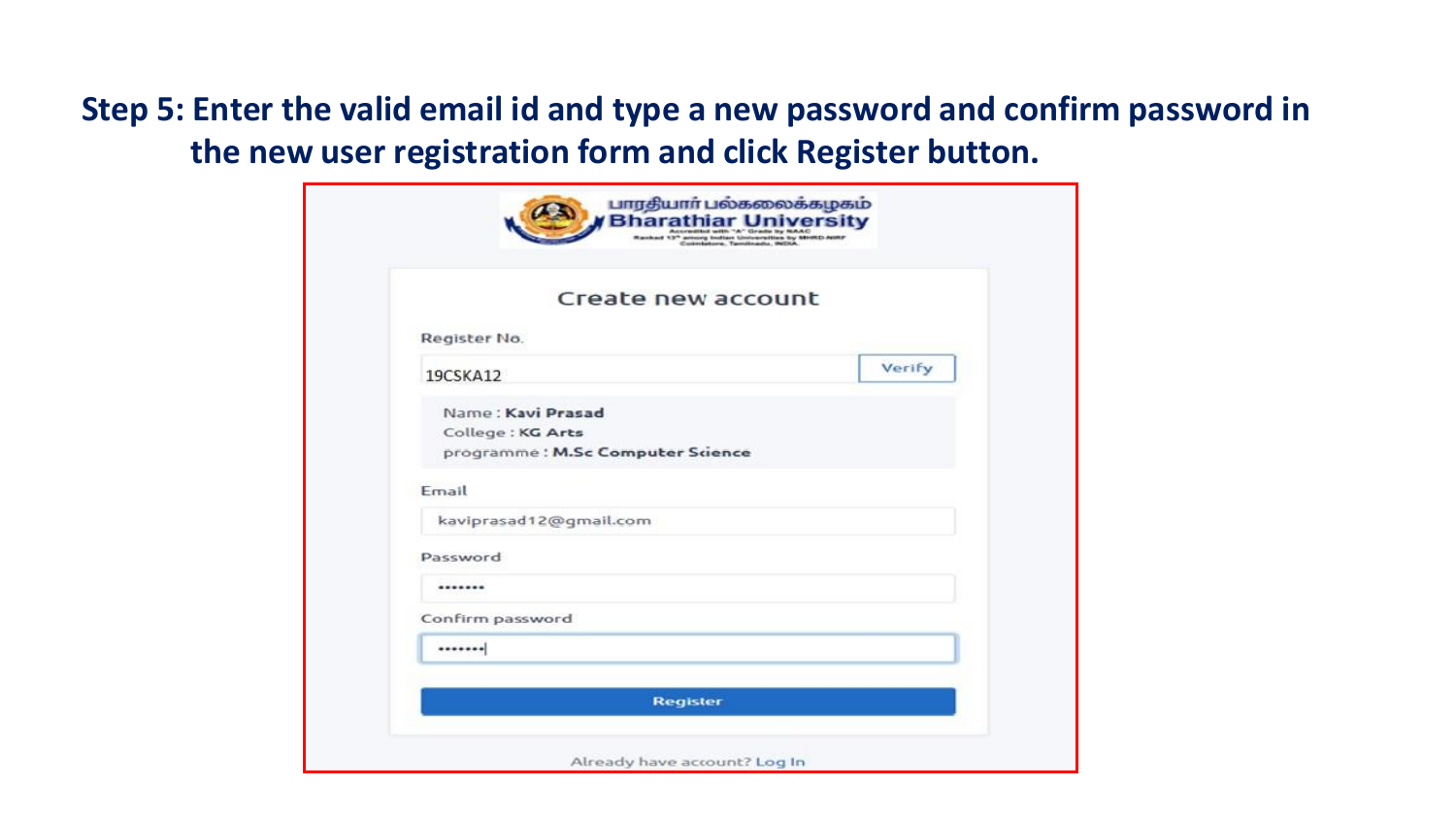**Step 6: After the successful registration, the user get into the Online examinations portal by giving the email id and password.**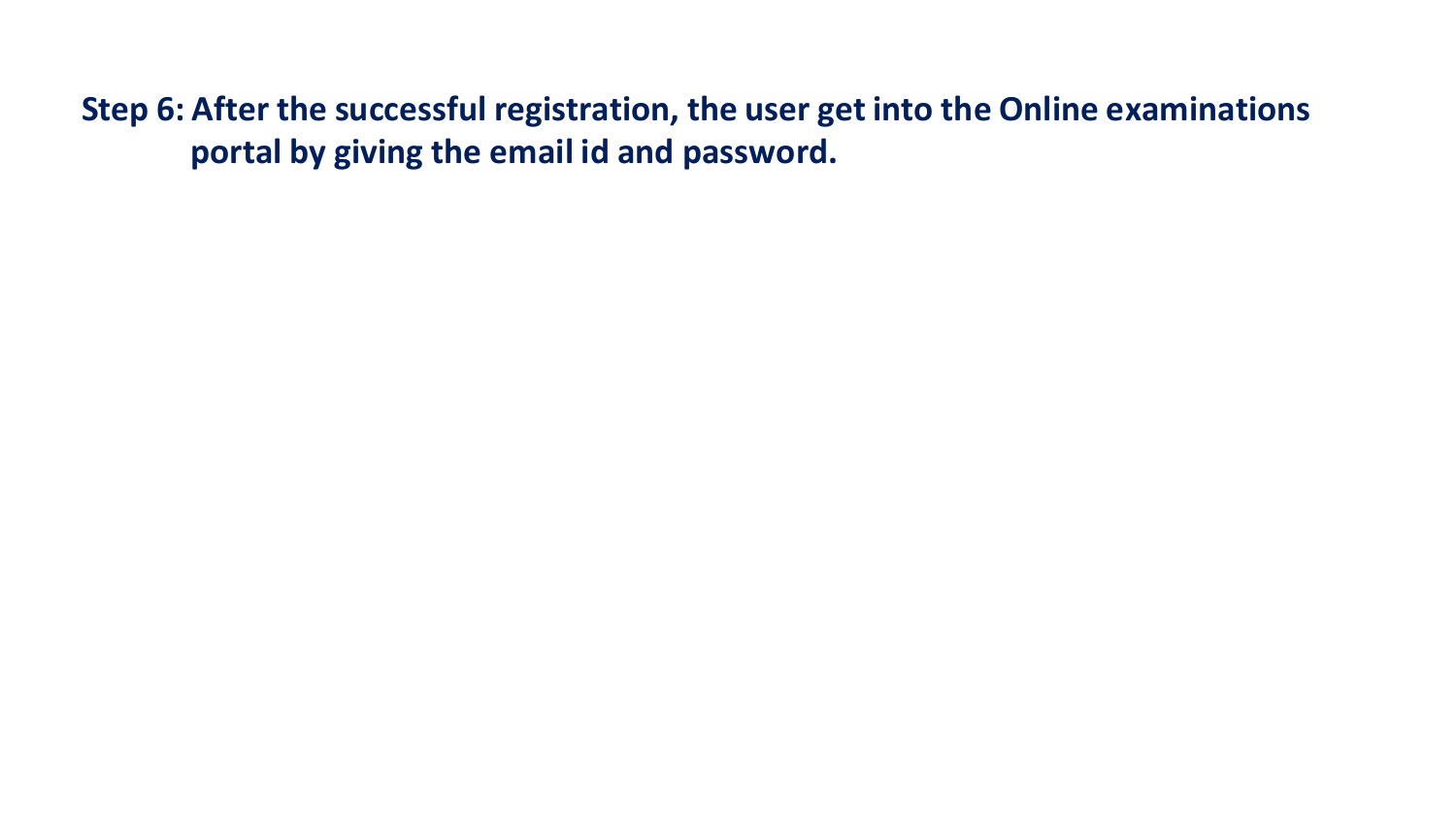#### **Step 6: After the successful registration, the user get into the Online examinations**

|                        | <b>Bharathiar University</b><br>Accredited with "A" Grade by NAAC<br>Rasked 13 <sup>th</sup> among Indian Universities by MHRD-NIRF<br>Coimbatore, Tamilnadu, INDIA. |
|------------------------|----------------------------------------------------------------------------------------------------------------------------------------------------------------------|
|                        | Login to your account                                                                                                                                                |
| Email address          |                                                                                                                                                                      |
| kaviprasad12@gmail.com |                                                                                                                                                                      |
| Password               |                                                                                                                                                                      |
|                        |                                                                                                                                                                      |
| Remember me?           |                                                                                                                                                                      |
|                        | Log in                                                                                                                                                               |
|                        | OR                                                                                                                                                                   |
|                        |                                                                                                                                                                      |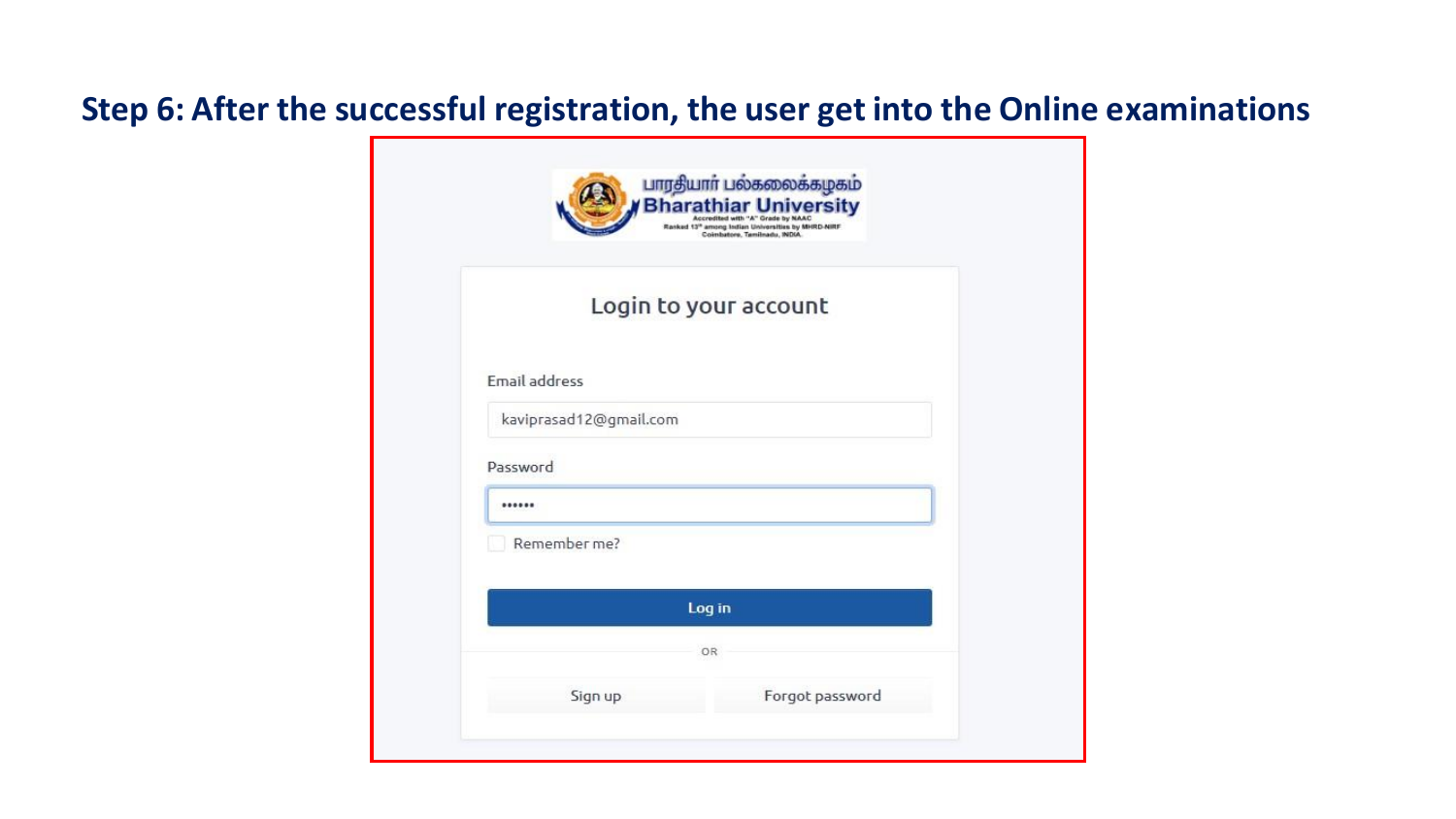**Step 7: The list of papers to be displayed with subject code, subject name, start time, end time of examination and start option as shown in below screen shot. Click the Start button in Actions.**

| <b>ELITE LIQUEGOGOBILIOS</b><br><b>Bharathiar Universit</b><br>New York and In Check by Station<br><b>MARINE STATISTICS</b> | Home                |                                                           |                     | senthil@aveoninfotech.com |
|-----------------------------------------------------------------------------------------------------------------------------|---------------------|-----------------------------------------------------------|---------------------|---------------------------|
|                                                                                                                             |                     | <b>ONLINE FINAL SEMESTER EXAMINATIONS - DECEMBER 2020</b> |                     |                           |
| <b>Exams</b>                                                                                                                |                     |                                                           |                     |                           |
| 100TEST001 - Senthil Palani                                                                                                 |                     |                                                           |                     |                           |
| CODE                                                                                                                        | <b>NAME</b>         | <b>START TIME</b>                                         | <b>END TIME</b>     | <b>ACTIONS</b>            |
| TEST001                                                                                                                     | <b>Test Subject</b> | 11/12/2020 09:45 AM                                       | 11/12/2020 01:40 PM | <b>Start</b>              |
|                                                                                                                             |                     |                                                           |                     |                           |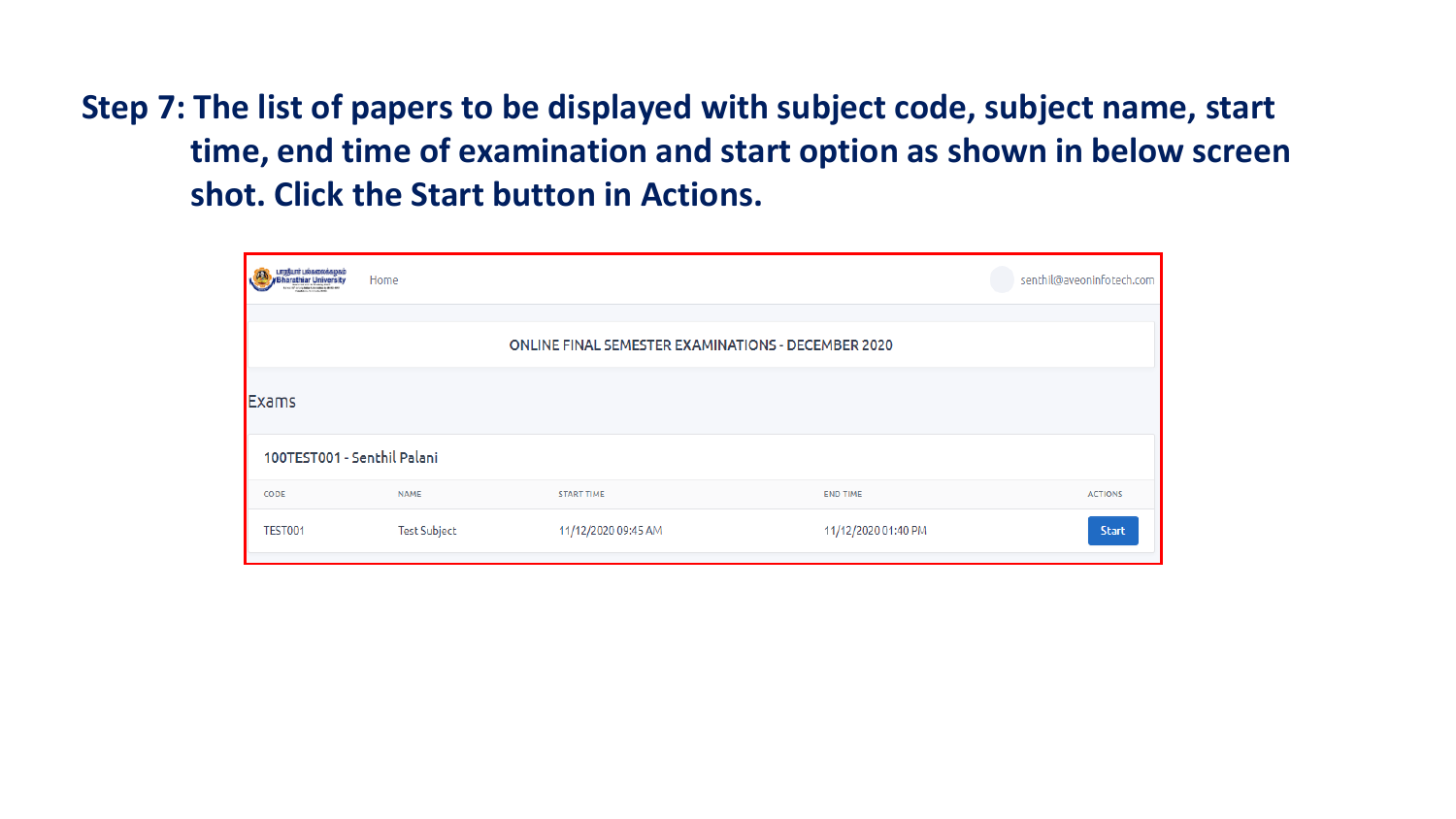#### **Step 8: The question paper to be downloaded by clicking download question button.**

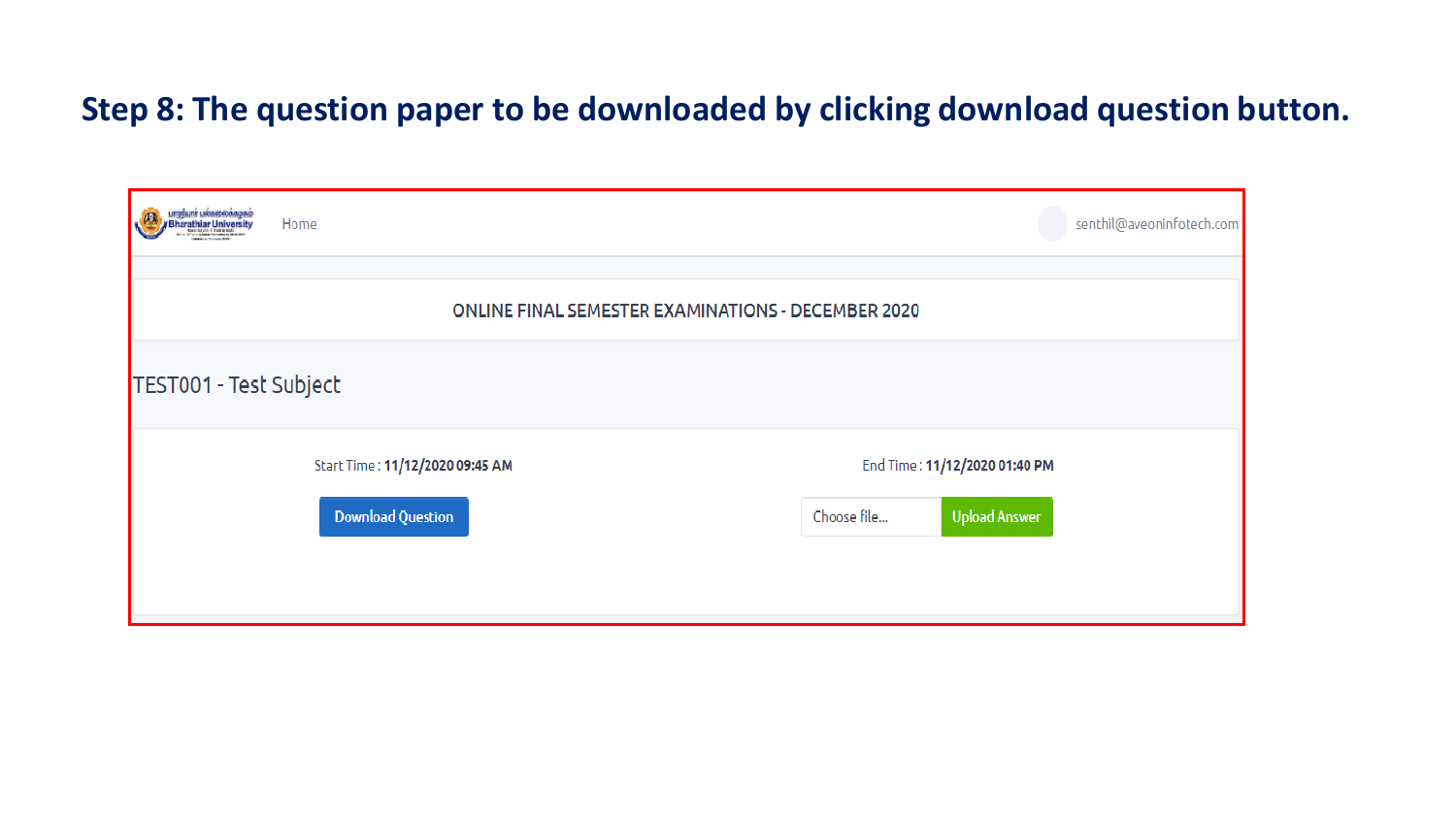#### **Step 9: The question paper is displayed as shown below in a new tab.**



**Step 10: Attend the Examination – Write the examination in the A4 sheets (with a page restriction of 32 pages and mark page number in each sheet).**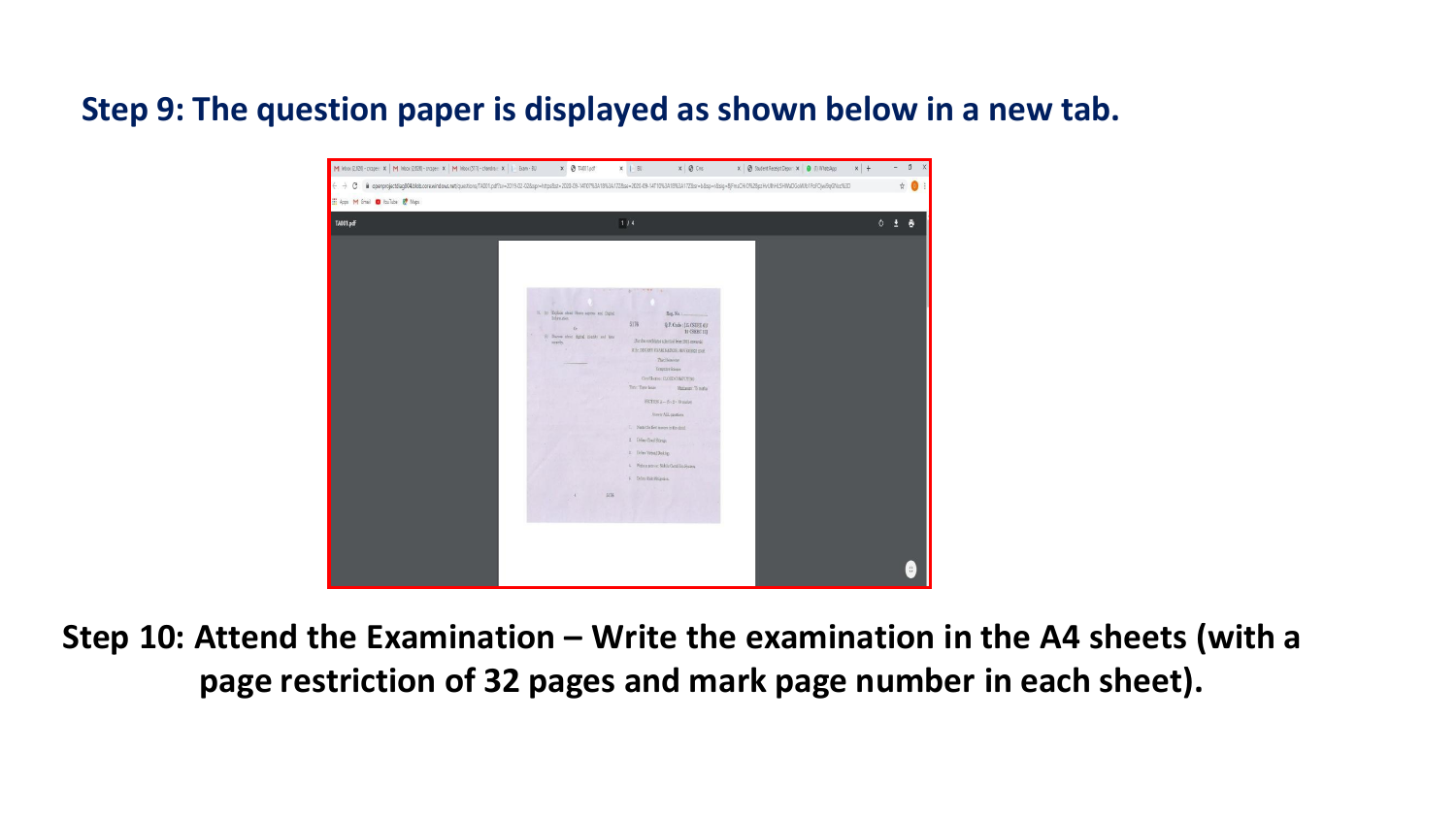**Step 11: Kindly write the register number, course name, subject name, institution name and date and time of the examination in the first page of answer script as shown below.**

| Bharathiar University, Coimbatore 641046                    |  |                                                                         |  |  |  |                                   |  |  |  |
|-------------------------------------------------------------|--|-------------------------------------------------------------------------|--|--|--|-----------------------------------|--|--|--|
| <b>CPP / CCII Final Semester Examination, December 2020</b> |  |                                                                         |  |  |  |                                   |  |  |  |
| <b>Register Number</b>                                      |  |                                                                         |  |  |  |                                   |  |  |  |
| <b>Name of the College/Institution</b>                      |  |                                                                         |  |  |  |                                   |  |  |  |
| <b>Name of the Department</b>                               |  |                                                                         |  |  |  |                                   |  |  |  |
| <b>Degree</b>                                               |  | B.A. /B. Sc. / B. Com. / B. B. A. / M. A., / M. Sc. / M. Com. / M. B.A. |  |  |  |                                   |  |  |  |
| <b>Name of the Course</b>                                   |  |                                                                         |  |  |  |                                   |  |  |  |
| <b>Subject of the Examination</b>                           |  |                                                                         |  |  |  |                                   |  |  |  |
| <b>Subject Code</b>                                         |  |                                                                         |  |  |  |                                   |  |  |  |
| Date of Examination                                         |  |                                                                         |  |  |  |                                   |  |  |  |
| <b>Number of Pages Written</b>                              |  |                                                                         |  |  |  |                                   |  |  |  |
|                                                             |  |                                                                         |  |  |  |                                   |  |  |  |
| <b>Name of the Candidate</b>                                |  |                                                                         |  |  |  | <b>Signature of the Candidate</b> |  |  |  |
|                                                             |  |                                                                         |  |  |  |                                   |  |  |  |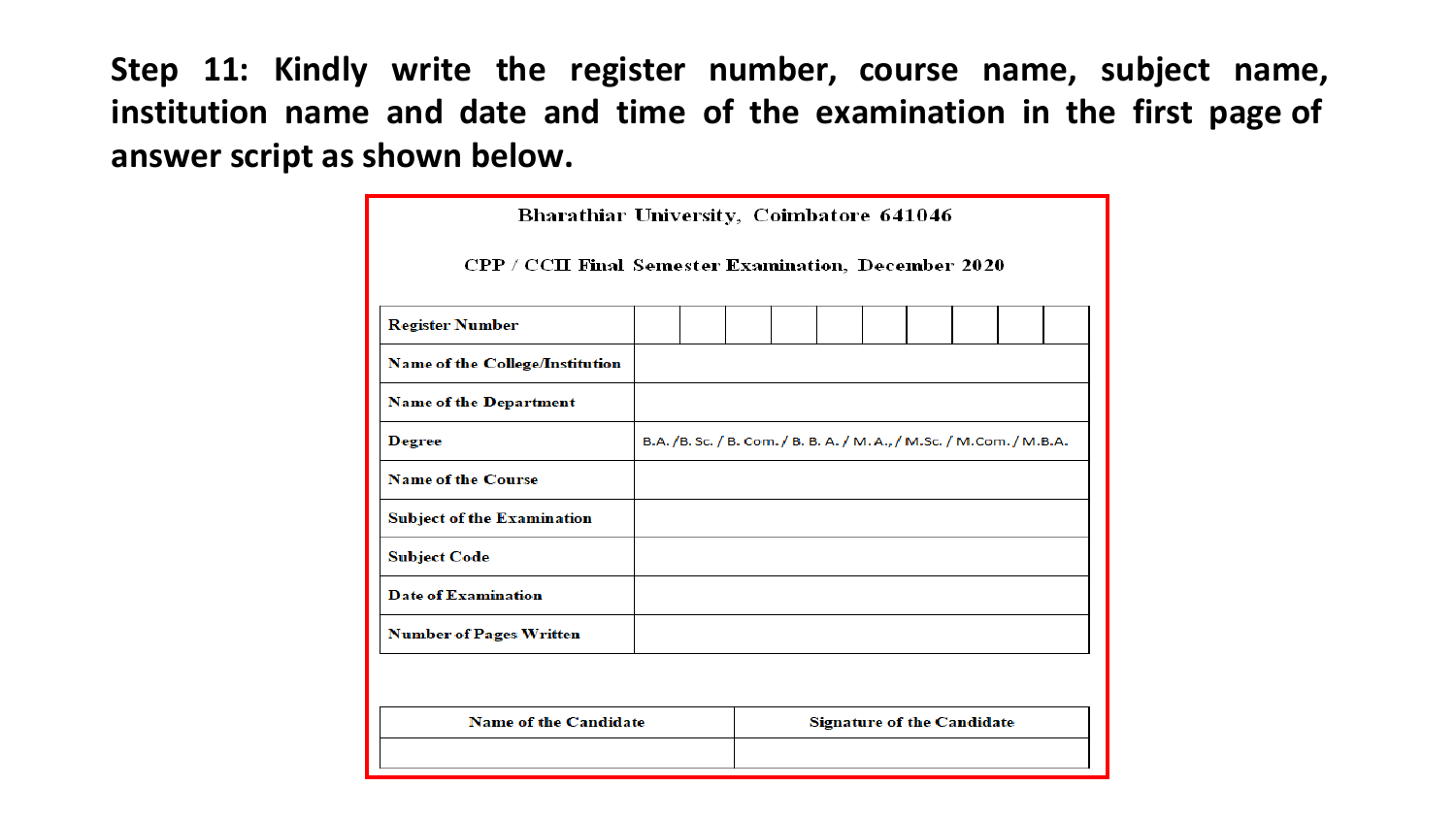**Step 12: Capture all the pages of answer scripts in JPEG file format via mobile camera and Convert it into a single pdf file.**

**Step 13: Upload the pdf file in the portal by clicking the Upload Answer button as shown in the below screen shot. Make sure that you have uploaded all the pages properly, in a single pdf file since there is no provision for hard copy valuation of answer scripts.**

| kaviprasad12@gmail.com                              |
|-----------------------------------------------------|
| ONLINE FINAL SEMESTER EXAMINATIONS - SEPTEMBER 2020 |
|                                                     |
| End Time: 14/09/2020 10:18 AM                       |
| <b>Upload Answer</b><br>Choose file                 |
|                                                     |
|                                                     |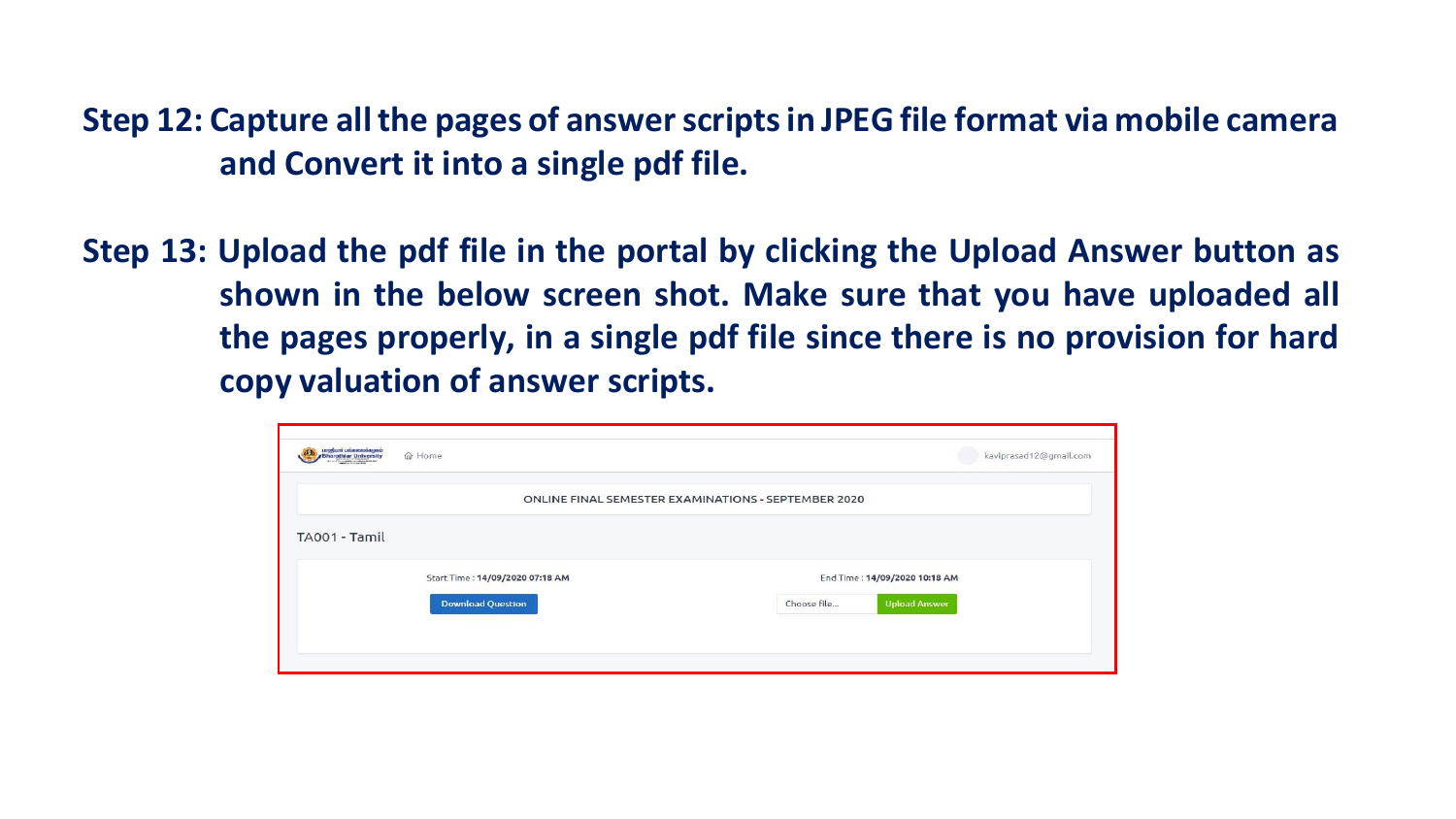#### **Step 14: The uploaded pdf file is shown as below screen shot. The Delete button may be used to delete the wrongly uploaded if any.**

| <b>ONLINE FINAL SEMESTER EXAMINATIONS - DECEMBER 2020</b> |                                            |                              |                               |  |  |  |  |
|-----------------------------------------------------------|--------------------------------------------|------------------------------|-------------------------------|--|--|--|--|
| TEST001 - Test Subject                                    |                                            |                              |                               |  |  |  |  |
| <b>Answer Uploaded Successfully</b>                       |                                            |                              |                               |  |  |  |  |
| Start Time: 11/12/2020 09:45 AM                           |                                            |                              | End Time: 11/12/2020 01:40 PM |  |  |  |  |
|                                                           |                                            | <b>Download Question</b>     |                               |  |  |  |  |
|                                                           | Answers (1)<br>Click on image name to view |                              |                               |  |  |  |  |
|                                                           | <b>Delete</b>                              | test1answerpaper19CSE012.pdf |                               |  |  |  |  |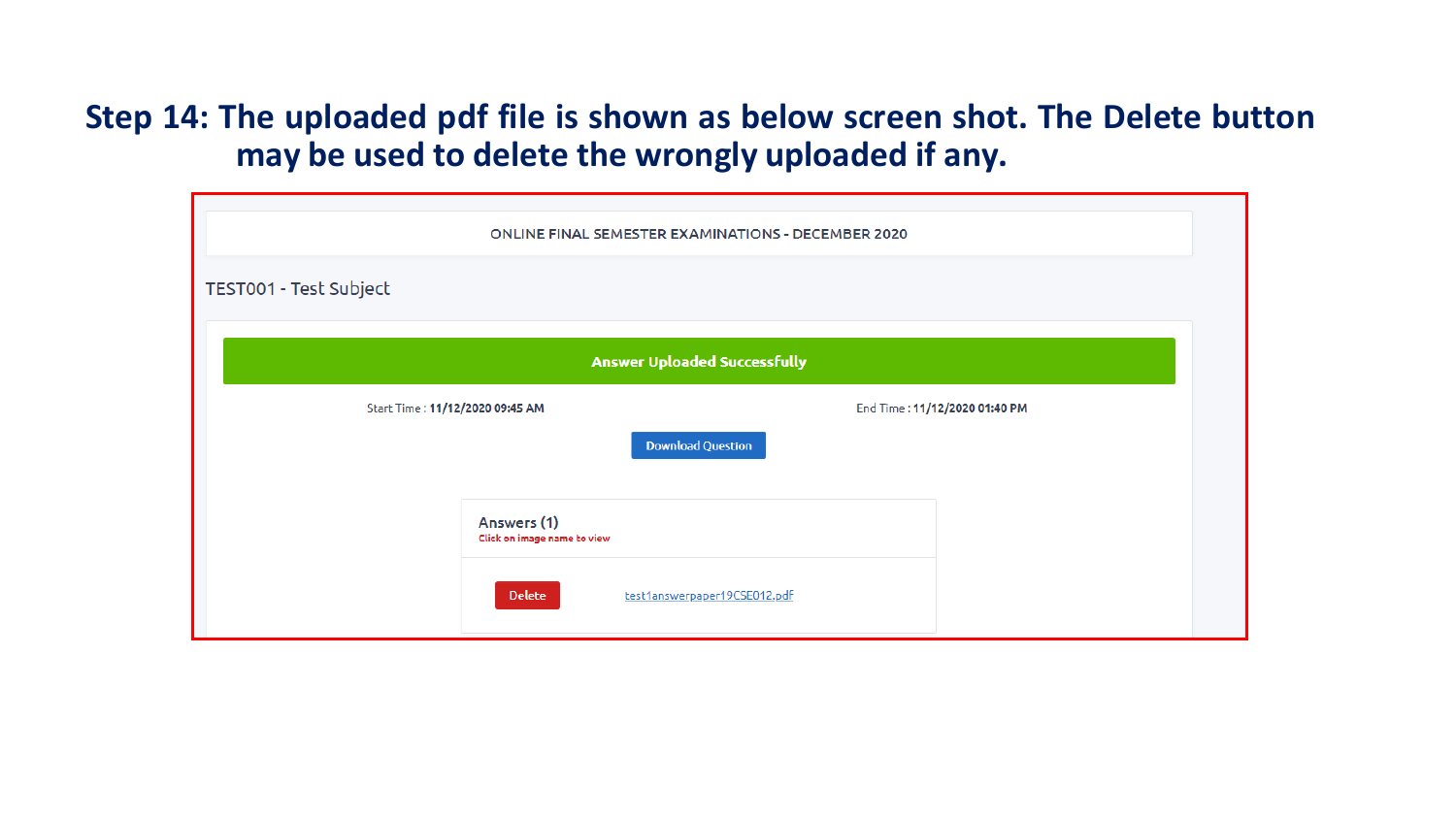#### **Step 15: Logout from the portal by clicking the logout as shown below.**

| ungkuni umasomalayah<br>//Bharathiar University<br>ØЗ<br>Home |                                            |                                                    |                               | senthil@aveoninfotech.com                                  |
|---------------------------------------------------------------|--------------------------------------------|----------------------------------------------------|-------------------------------|------------------------------------------------------------|
|                                                               |                                            | ONLINE FINAL SEMESTER EXAMINATIONS - DECEMBER 2020 |                               | Profile<br>Logout<br>7.                                    |
| TEST001 - Test Subject                                        |                                            |                                                    |                               |                                                            |
|                                                               |                                            | <b>Answer Uploaded Successfully</b>                |                               |                                                            |
|                                                               | Start Time: 11/12/2020 09:45 AM            |                                                    | End Time: 11/12/2020 01:40 PM |                                                            |
|                                                               |                                            | <b>Download Question</b>                           |                               |                                                            |
|                                                               | Answers (1)<br>Click on image name to view |                                                    |                               |                                                            |
|                                                               | <b>Delete</b>                              | test1answerpaper19CSE012.pdf                       |                               |                                                            |
|                                                               |                                            |                                                    |                               | Activate Windows<br>Go to PC settings to activate Windows. |